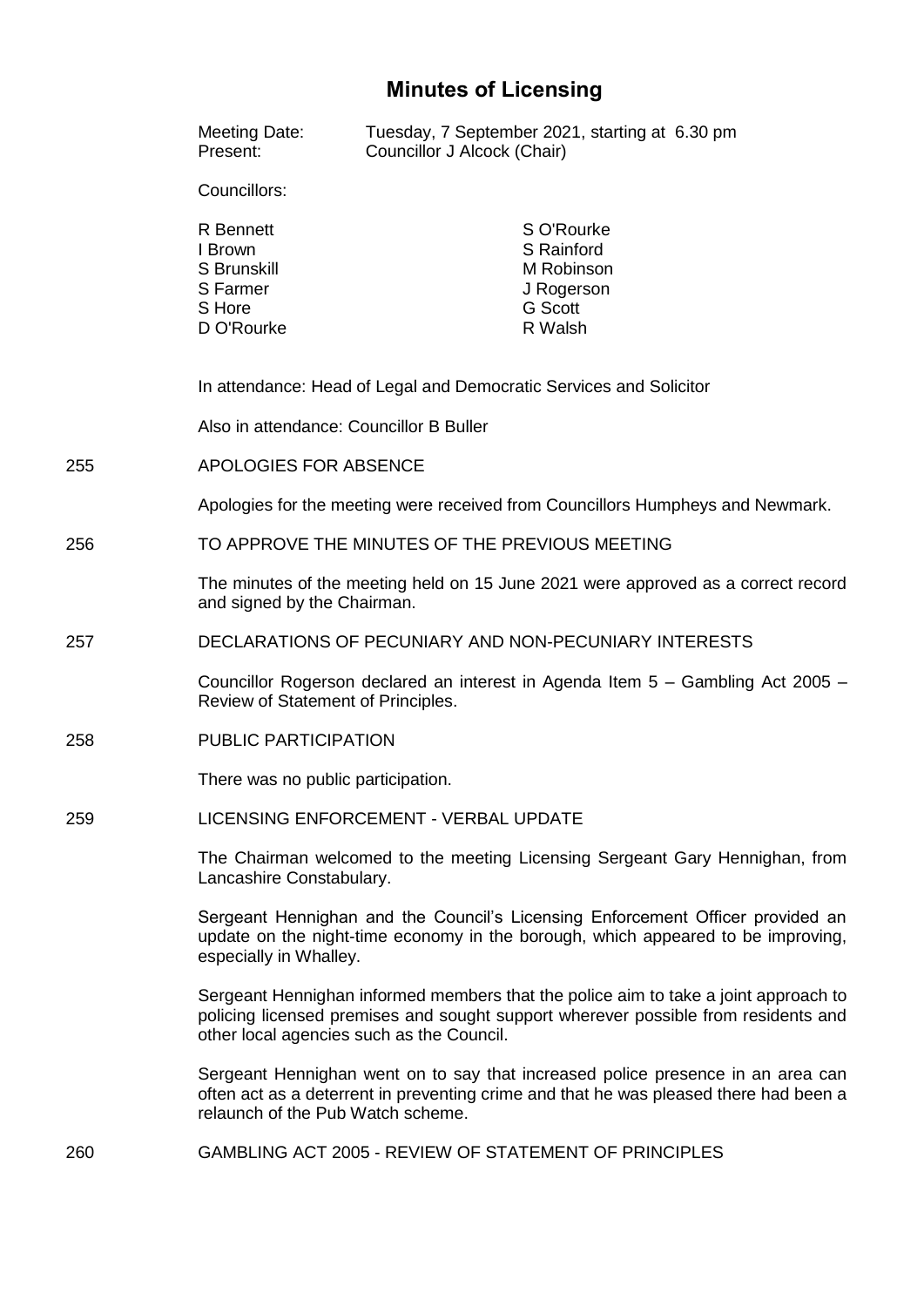The Chief Executive submitted a report informing the Committee of the requirement to review the Council's Statement of Principles under the Gambling Act 2005 ("Act") and seek Committee's authorisation to consult upon the amendment attached at Appendix 1 to the report.

Members were reminded that:

- It is a legal requirement under the Act that a Council must have a Statement of Principles which is reviewed and published at least every three years.
- If amendments are made during the three-year period since the Statement of Principles was last legally reviewed, it must still be reviewed again, in line with the 3 yearly requirements.
- The Council's current Statement of Principles was first approved and took effect from 31 January 2007, and it has been updated and re-published in 2010, 2013, 2016, and 2019.
- The Statement of Principles must be published four weeks before it comes into effect.
- It comes into effect on 31 January 2022 and hence it must be published by 3 January 2022 the Statement will then remain in force until January 2025.

The report noted that there are three licensing objectives under the Gambling Act 2005 namely:

- Preventing gambling from being a source of, or associated with, crime and disorder.
- Ensuring gambling is conducted in a fair and open way.
- Protecting children and other vulnerable people from being harmed or exploited by gambling.

# RESOLVED THAT COMMITTEE:

Approved the draft Gambling Statement of Principles detailed in Appendix 1 and 2 of the report and authorised the Head of Legal and Democratic Services to consult upon them between 10 September 2021 and 24 October 2021 and that the results of that consultation be reported back to this committee.

#### 261 ELECTRIC AND HYBRID VEHICLES

The Chief Executive submitted a report informing the Committee of issues in relation to the possible introduction of a requirement for or support for the use of hybrid or electric vehicles for taxi and private hire use.

Members were reminded that at the meeting of this Committee on 23 March 2021:

- They considered the possibility of amending the taxi licensing regime to favour the use of electric or hybrid vehicles
- That officers were requested to consider the approach adopted by other authorities.

Members were also reminded that at the time of the March 2021 meeting, the Ribble Valley taxi fleet included 2 hybrid vehicles and no electric vehicles.

## RESOLVED THAT COMMITTEE:

Authorised the Head of Legal and Democratic Services to add the matter as an agenda item for discussion at the next Annual Taxi meeting.